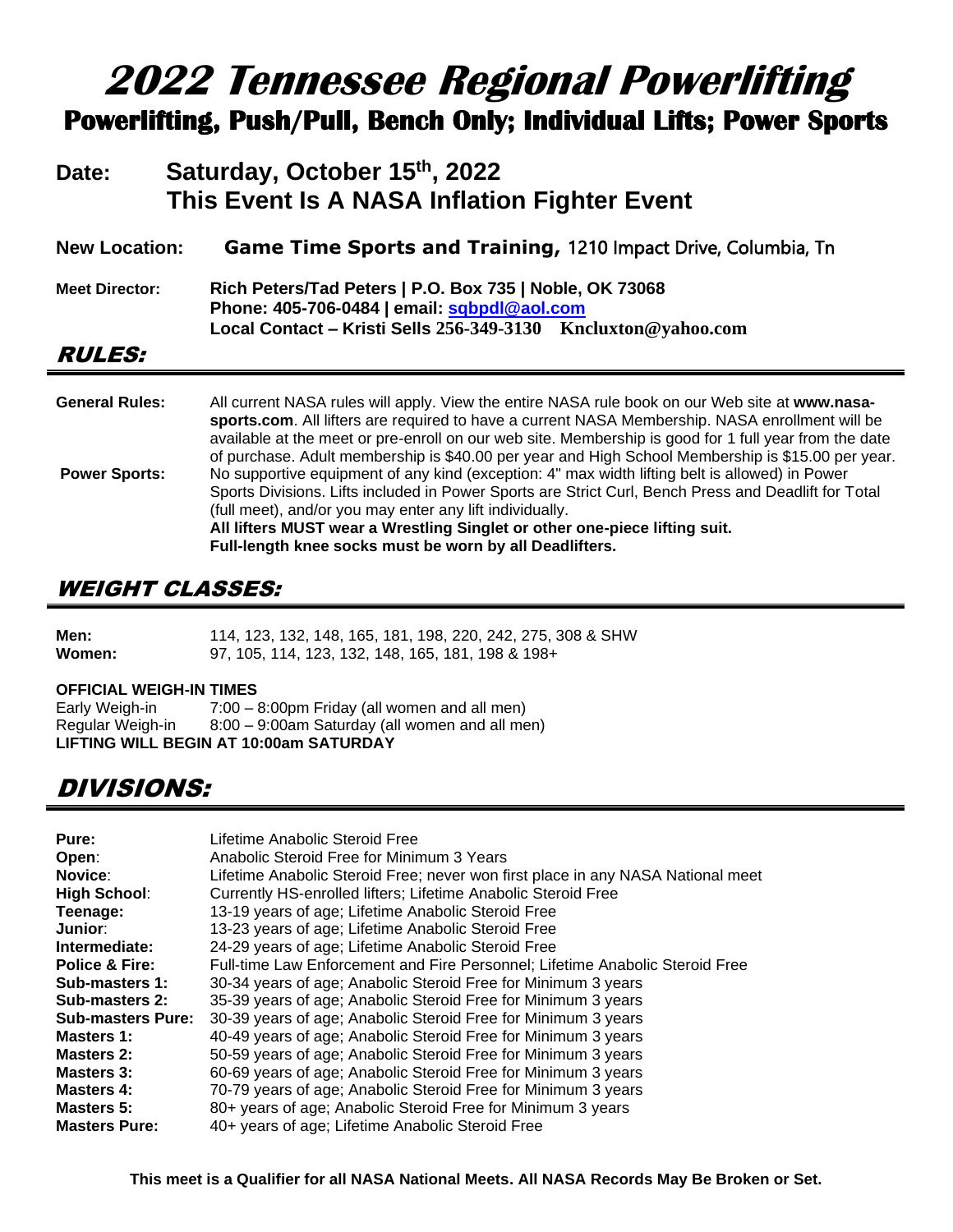### EVENT DEFINITIONS AND EQUIPMENT ALLOWED:

| <b>Equipped Powerlifting</b><br>Consists of lifter's best Squat, Bench Press and Deadlift for<br>a Total. Single-ply Squat Suit and BP Shirt + Lifting Belt and<br>Knee/Wrist wraps. | <b>Unequipped Powerlifting</b><br>Consists of lifter's best Squat, Bench Press and Deadlift<br>for a Total. Lifting Belt and Knee/Wrist wraps. |
|--------------------------------------------------------------------------------------------------------------------------------------------------------------------------------------|------------------------------------------------------------------------------------------------------------------------------------------------|
| <b>Equipped Push/Pull</b>                                                                                                                                                            | <b>Unequipped Push/Pull</b>                                                                                                                    |
| Consists of lifter's best Bench Press and Deadlift for a Total.                                                                                                                      | Consists of lifter's best Bench Press and Deadlift for a                                                                                       |
| Single-ply BP Shirt + Lifting Belt and Knee/Wrist wraps.                                                                                                                             | Total. Lifting Belt and Knee/Wrist wraps.                                                                                                      |
| <b>Equipped Bench Only</b>                                                                                                                                                           | <b>Unequipped Bench Only</b>                                                                                                                   |
| Single-ply BP Shirt + Lifting Belt and Wrist wraps.                                                                                                                                  | Lifting Belt and Wrist wraps.                                                                                                                  |
| <b>Power Sports Full Meet</b>                                                                                                                                                        | Power Press - (after 8-1-13)                                                                                                                   |
| Consists of the lifter's best Curl, Bench Press and Deadlift                                                                                                                         | Consists of lifter's best Power Clean and Bench Press                                                                                          |
| for a Total. 4" max width Lifting Belt only.                                                                                                                                         | for a Total. Lifting Belt and Knee/Wrist wraps.                                                                                                |
| <b>Power Clean Only</b> – No Supportive equipment allowed -                                                                                                                          | <b>Retro Powerlifting-Lifting Belt Only</b>                                                                                                    |

#### ENTRY FEES:

#### *\$5.00 Late Fee applies after Deadline Date. Cash and Credit Cards Only for all late entries.*

**Individual Adult Lifters:** Powerlifting, Push/Pull, Bench Press Only (Equipped and Unequipped); Power Press; Power Sports (Full Meet and Individual Events): **\$70.00 for first division entered; \$50.00 for each additional division entered.** NOTE: In Power Sports Individual Events – Awards in each individual event entered

**High School Age Lifters:** Powerlifting, Push/Pull, Bench Press Only (Equipped and Unequipped); Power Press; Power Sports (Full Meet and Individual Events): **\$50.00 for first division entered; \$40.00 for each additional division entered.** NOTE: In Power Sports Individual Events – Awards in each individual event entered.

**Team Entry Fee: \$45.00 per team entry.** This fee is for the Team Trophy. Team rosters MUST be turned in by the start of lifting on Saturday. Maximum 10 members per team.

*Entry Fee covers Bomb Out and No Show Insurance. If a lifter bombs out he/she will be entered automatically in a single lift event. In case the lifter must cancel their entry their entry(s) will be carried over to the next meet. This is a NASA Exclusive!*

#### **Return All Entries and Entry Fees to: NASA | PO Box 735 | Noble, OK 73068 Or enter online at our Web site: [www.nasa-sports.com](http://www.nasa-sports.com/)**

#### AWARDS:

**Individual Lifters:** 1st thru 5th Place Awards for each weight class in each division for Powerlifting, Push/Pull, Bench Press Only, Power Press, and Power Sports contests. Awards may consist of Championship medals, Column Trophies, Sculptured Trophies, Large Plaques and Medium Plaques. Selection of all awards will be determined by overall rankings. **Teams:** 1st thru 3rd Place Trophies for Powerlifting, Push/Pull, Bench Press Only, Power Press, and Power Sports Teams.

## STATE RECORDS:

**State & National Records may be broken in this meet**. Please check the current State/National Records for the correct Division to enter and the current records. **You MUST be entered in the correct Division to break the Records.** i.e., to break Masters 1 records you MUST be entered in Masters 1 Division. All Records are online; they will not be available at the meet. Current NASA members may break or set new National Records in this meet.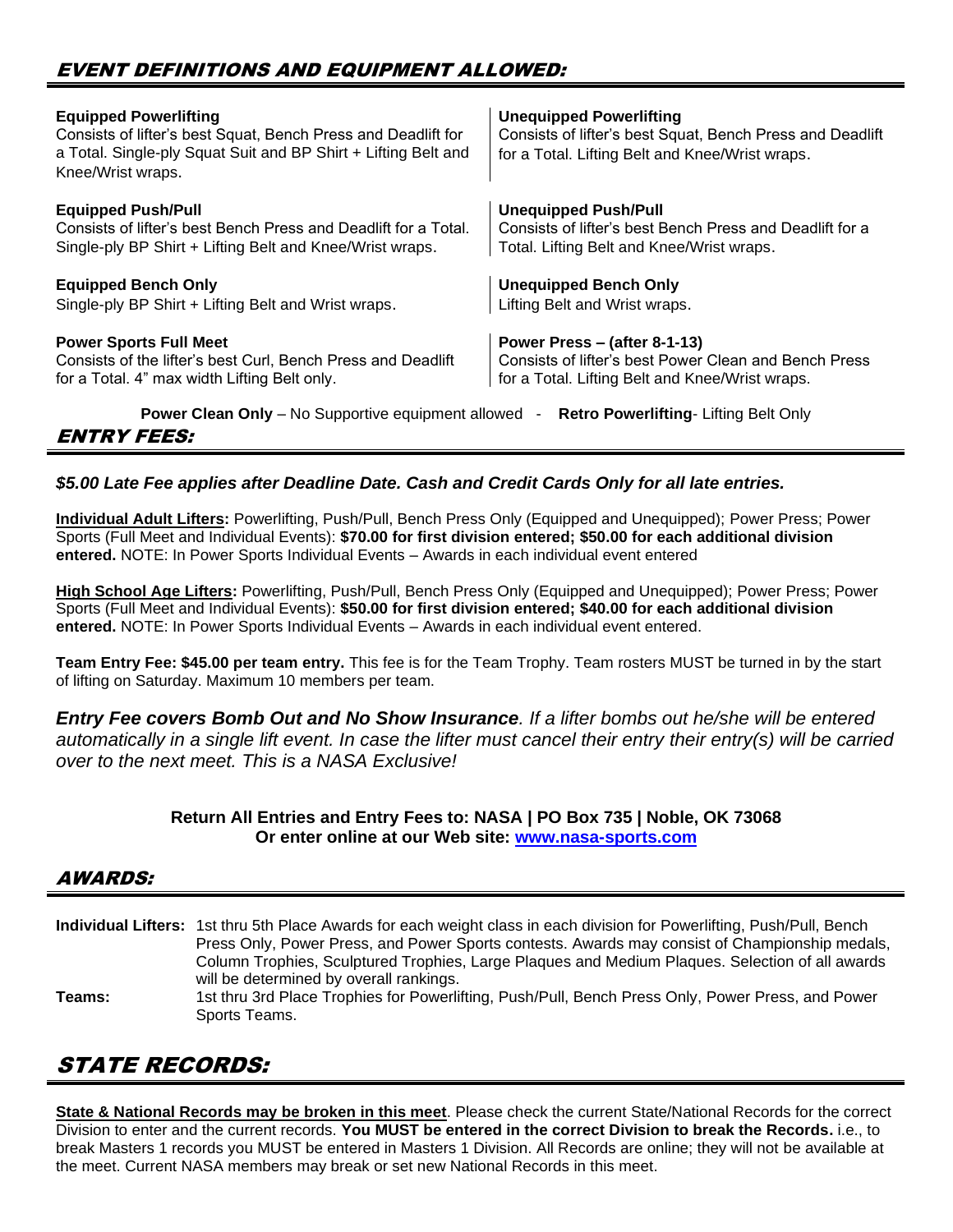1

|                                                                                                                                                                                                                                                                                                                                                                                                                                                                                                                                                                                                                                                                                                                                                                                                                                                                                                                                                                                                                                                                                                                                                                                                                                                                                                                                                                                                                                                                                 | <b>2022 Tennessee State Powerlifting</b> |                                                              |                     |                     |  |  |
|---------------------------------------------------------------------------------------------------------------------------------------------------------------------------------------------------------------------------------------------------------------------------------------------------------------------------------------------------------------------------------------------------------------------------------------------------------------------------------------------------------------------------------------------------------------------------------------------------------------------------------------------------------------------------------------------------------------------------------------------------------------------------------------------------------------------------------------------------------------------------------------------------------------------------------------------------------------------------------------------------------------------------------------------------------------------------------------------------------------------------------------------------------------------------------------------------------------------------------------------------------------------------------------------------------------------------------------------------------------------------------------------------------------------------------------------------------------------------------|------------------------------------------|--------------------------------------------------------------|---------------------|---------------------|--|--|
| October 15th, 2022                                                                                                                                                                                                                                                                                                                                                                                                                                                                                                                                                                                                                                                                                                                                                                                                                                                                                                                                                                                                                                                                                                                                                                                                                                                                                                                                                                                                                                                              |                                          |                                                              |                     |                     |  |  |
| This Meet Is A Inflation Fighter Event - Save Money                                                                                                                                                                                                                                                                                                                                                                                                                                                                                                                                                                                                                                                                                                                                                                                                                                                                                                                                                                                                                                                                                                                                                                                                                                                                                                                                                                                                                             |                                          |                                                              |                     |                     |  |  |
| Game Time Sports and Training, 1210 Impact Drive, Columbia, Tn                                                                                                                                                                                                                                                                                                                                                                                                                                                                                                                                                                                                                                                                                                                                                                                                                                                                                                                                                                                                                                                                                                                                                                                                                                                                                                                                                                                                                  |                                          |                                                              |                     |                     |  |  |
| $\rightarrow$ IMPORTANT: Late Fee of \$5.00 (for first division entered only) begins October 10 <sup>th</sup> , 2022 $\leftarrow$                                                                                                                                                                                                                                                                                                                                                                                                                                                                                                                                                                                                                                                                                                                                                                                                                                                                                                                                                                                                                                                                                                                                                                                                                                                                                                                                               |                                          |                                                              |                     |                     |  |  |
|                                                                                                                                                                                                                                                                                                                                                                                                                                                                                                                                                                                                                                                                                                                                                                                                                                                                                                                                                                                                                                                                                                                                                                                                                                                                                                                                                                                                                                                                                 |                                          |                                                              |                     |                     |  |  |
| <b>Name</b>                                                                                                                                                                                                                                                                                                                                                                                                                                                                                                                                                                                                                                                                                                                                                                                                                                                                                                                                                                                                                                                                                                                                                                                                                                                                                                                                                                                                                                                                     |                                          |                                                              | <b>Weight Class</b> | <b>Sex</b><br>Age   |  |  |
| <b>Address</b>                                                                                                                                                                                                                                                                                                                                                                                                                                                                                                                                                                                                                                                                                                                                                                                                                                                                                                                                                                                                                                                                                                                                                                                                                                                                                                                                                                                                                                                                  | <b>City</b>                              |                                                              | <b>State</b>        | Zip                 |  |  |
| <b>E-mail Address</b>                                                                                                                                                                                                                                                                                                                                                                                                                                                                                                                                                                                                                                                                                                                                                                                                                                                                                                                                                                                                                                                                                                                                                                                                                                                                                                                                                                                                                                                           | Phone                                    |                                                              |                     |                     |  |  |
|                                                                                                                                                                                                                                                                                                                                                                                                                                                                                                                                                                                                                                                                                                                                                                                                                                                                                                                                                                                                                                                                                                                                                                                                                                                                                                                                                                                                                                                                                 |                                          | Division(s) Entered (i.e. Juniors, Masters-1, Open, etc.):   |                     |                     |  |  |
|                                                                                                                                                                                                                                                                                                                                                                                                                                                                                                                                                                                                                                                                                                                                                                                                                                                                                                                                                                                                                                                                                                                                                                                                                                                                                                                                                                                                                                                                                 | <b>1st Division</b>                      | <b>2nd Division</b>                                          | <b>3rd Division</b> | <b>4th Division</b> |  |  |
| <b>Events Entered:</b>                                                                                                                                                                                                                                                                                                                                                                                                                                                                                                                                                                                                                                                                                                                                                                                                                                                                                                                                                                                                                                                                                                                                                                                                                                                                                                                                                                                                                                                          | \$70 (\$50 for HS)                       | \$50 (\$40 HS)                                               | \$50 (\$40 HS)      | \$40 (\$40 HS)      |  |  |
| <b>Equipped Powerlifting - Full Meet</b>                                                                                                                                                                                                                                                                                                                                                                                                                                                                                                                                                                                                                                                                                                                                                                                                                                                                                                                                                                                                                                                                                                                                                                                                                                                                                                                                                                                                                                        |                                          |                                                              |                     |                     |  |  |
| Unequipped Powerlifting - Full Meet                                                                                                                                                                                                                                                                                                                                                                                                                                                                                                                                                                                                                                                                                                                                                                                                                                                                                                                                                                                                                                                                                                                                                                                                                                                                                                                                                                                                                                             |                                          |                                                              |                     |                     |  |  |
| <b>Equipped Push Pull</b>                                                                                                                                                                                                                                                                                                                                                                                                                                                                                                                                                                                                                                                                                                                                                                                                                                                                                                                                                                                                                                                                                                                                                                                                                                                                                                                                                                                                                                                       |                                          |                                                              |                     |                     |  |  |
| Unequipped Push Pull                                                                                                                                                                                                                                                                                                                                                                                                                                                                                                                                                                                                                                                                                                                                                                                                                                                                                                                                                                                                                                                                                                                                                                                                                                                                                                                                                                                                                                                            |                                          |                                                              |                     |                     |  |  |
| <b>Equipped Bench Only</b>                                                                                                                                                                                                                                                                                                                                                                                                                                                                                                                                                                                                                                                                                                                                                                                                                                                                                                                                                                                                                                                                                                                                                                                                                                                                                                                                                                                                                                                      |                                          |                                                              |                     |                     |  |  |
| <b>Unequipped Bench Only</b>                                                                                                                                                                                                                                                                                                                                                                                                                                                                                                                                                                                                                                                                                                                                                                                                                                                                                                                                                                                                                                                                                                                                                                                                                                                                                                                                                                                                                                                    |                                          |                                                              |                     |                     |  |  |
| Unequipped Power Press (after 8-1-13)                                                                                                                                                                                                                                                                                                                                                                                                                                                                                                                                                                                                                                                                                                                                                                                                                                                                                                                                                                                                                                                                                                                                                                                                                                                                                                                                                                                                                                           |                                          |                                                              |                     |                     |  |  |
| Power Sports - Full Meet Curl, BP, DL                                                                                                                                                                                                                                                                                                                                                                                                                                                                                                                                                                                                                                                                                                                                                                                                                                                                                                                                                                                                                                                                                                                                                                                                                                                                                                                                                                                                                                           |                                          |                                                              |                     |                     |  |  |
| Power Sports Strict Curl Only                                                                                                                                                                                                                                                                                                                                                                                                                                                                                                                                                                                                                                                                                                                                                                                                                                                                                                                                                                                                                                                                                                                                                                                                                                                                                                                                                                                                                                                   |                                          |                                                              |                     |                     |  |  |
| Power Sports Bench Press Only                                                                                                                                                                                                                                                                                                                                                                                                                                                                                                                                                                                                                                                                                                                                                                                                                                                                                                                                                                                                                                                                                                                                                                                                                                                                                                                                                                                                                                                   |                                          |                                                              |                     |                     |  |  |
| Power Sports Deadlift Only                                                                                                                                                                                                                                                                                                                                                                                                                                                                                                                                                                                                                                                                                                                                                                                                                                                                                                                                                                                                                                                                                                                                                                                                                                                                                                                                                                                                                                                      |                                          |                                                              |                     |                     |  |  |
| Power Press (Power Clean + BP)                                                                                                                                                                                                                                                                                                                                                                                                                                                                                                                                                                                                                                                                                                                                                                                                                                                                                                                                                                                                                                                                                                                                                                                                                                                                                                                                                                                                                                                  |                                          |                                                              |                     |                     |  |  |
| Power Clean (Belt & Wraps Only)                                                                                                                                                                                                                                                                                                                                                                                                                                                                                                                                                                                                                                                                                                                                                                                                                                                                                                                                                                                                                                                                                                                                                                                                                                                                                                                                                                                                                                                 |                                          |                                                              |                     |                     |  |  |
| Retro Powerlifting (Belt Only)                                                                                                                                                                                                                                                                                                                                                                                                                                                                                                                                                                                                                                                                                                                                                                                                                                                                                                                                                                                                                                                                                                                                                                                                                                                                                                                                                                                                                                                  |                                          |                                                              |                     |                     |  |  |
| Total number of Divisions Entered:                                                                                                                                                                                                                                                                                                                                                                                                                                                                                                                                                                                                                                                                                                                                                                                                                                                                                                                                                                                                                                                                                                                                                                                                                                                                                                                                                                                                                                              |                                          | <b>Total Amount Enclosed</b><br>Incl. Late Fee if applicable |                     | Check No.           |  |  |
|                                                                                                                                                                                                                                                                                                                                                                                                                                                                                                                                                                                                                                                                                                                                                                                                                                                                                                                                                                                                                                                                                                                                                                                                                                                                                                                                                                                                                                                                                 |                                          |                                                              |                     |                     |  |  |
| I Realize This Competition is an Anabolic Steroid Free Meet and that I MAY be Tested by Urinalysis<br>In consideration of your acceptance of this entry, I hereby waive, for myself, my heirs, and assigns, any and all claims for injury or<br>damages which I may incur by virtue of my competing in this contest as against Rich Peters, NASA Powerlifting, Game Time Sports &<br>Training Center, Kristi & Shawn Sells, Eddie Akins, NASA, the facility used and any of their agents and employees. I also realize that<br>the sport of Powerlifting is a high-risk sport and that I could be injured. I certify that I am in good physical health and have no serious<br>health problems and that I assume full responsibility for such conditions and contracting Covid. I realize that I am fully responsible for<br>my well-being and safety in the warm-up room, on the lifting platform and while I am lifting at this event. I certify, by my signature, that I<br>have read this waiver and fully understand and accept its terms. I agree to the testing methods adopted by NASA, Coefficient System<br>and/or Urine Testing. I agree that if I test positive for anabolic steroids my name can be made public. I also agree to abide by the NASA<br>Rules of Conduct and Sportsmanship. I do hereby verify my acceptance by my signature below.<br>Do Not Sign This Waiver Before Reading It Fully and Carefully. If you do not accept its terms, DO NOT sign it. |                                          |                                                              |                     |                     |  |  |
| <b>Athlete's Signature</b>                                                                                                                                                                                                                                                                                                                                                                                                                                                                                                                                                                                                                                                                                                                                                                                                                                                                                                                                                                                                                                                                                                                                                                                                                                                                                                                                                                                                                                                      |                                          |                                                              | <b>Date</b>         |                     |  |  |
| Parent's Signature if Athlete is under 18 years of age                                                                                                                                                                                                                                                                                                                                                                                                                                                                                                                                                                                                                                                                                                                                                                                                                                                                                                                                                                                                                                                                                                                                                                                                                                                                                                                                                                                                                          |                                          |                                                              |                     |                     |  |  |
| Return Entry to: NASA * P.O. Box 735 * Noble, OK 73068<br>Ph-405-706-0484                                                                                                                                                                                                                                                                                                                                                                                                                                                                                                                                                                                                                                                                                                                                                                                                                                                                                                                                                                                                                                                                                                                                                                                                                                                                                                                                                                                                       |                                          |                                                              |                     |                     |  |  |